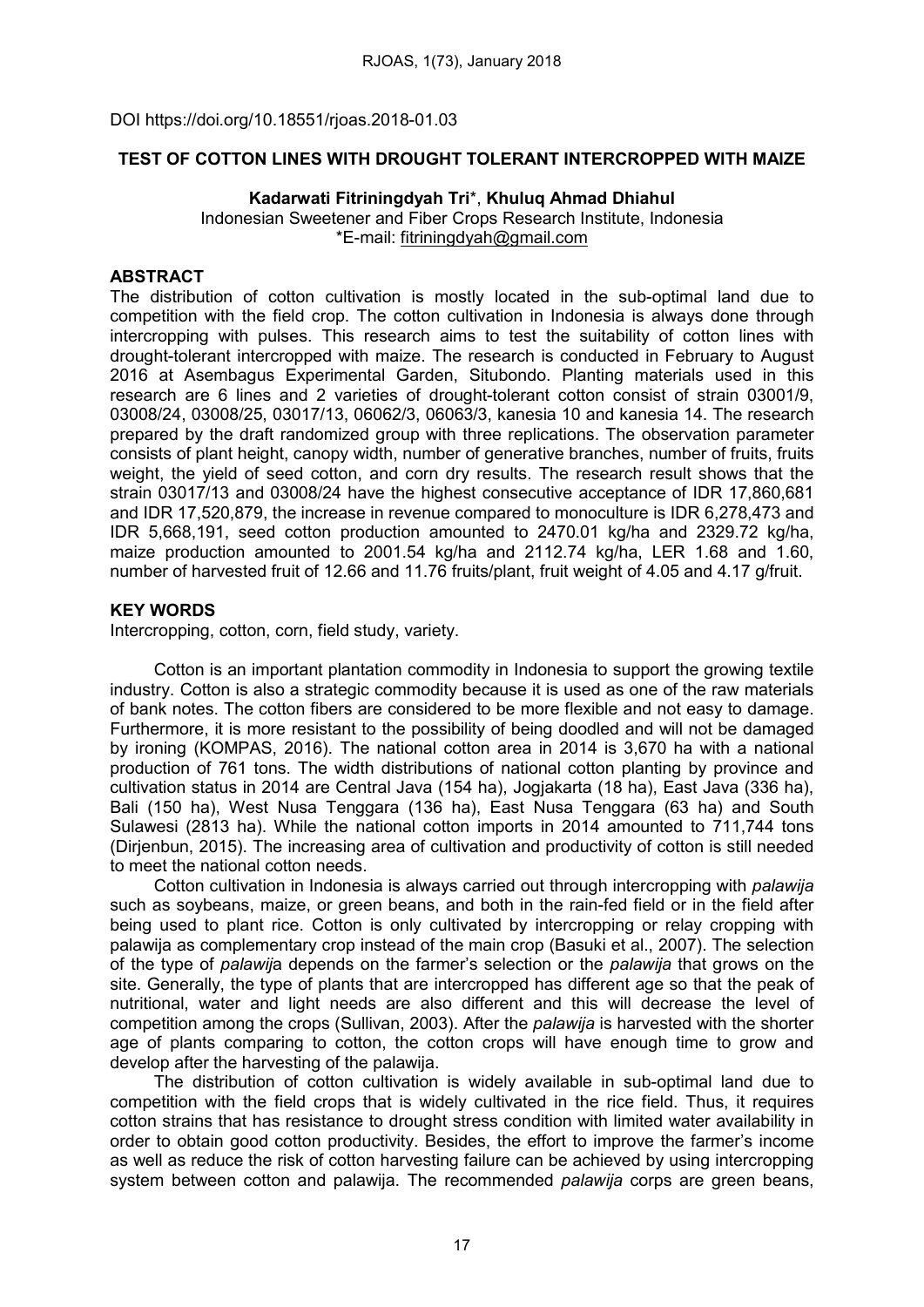soybeans, or maize adapted to the development area. Therefore, the testing of cotton strain with drought tolerant on the suitability of intercropping pattern should be done in order to know how much the productivity of intercropped cotton produced and the increase in the farmer's income generated from the intercropping activity with *palawija.*

# MATERIALS AND METHOD OF RESEARCH

The research is conducted in February until August 2016 at Asembagus Experimental Garden (KP), Situbondo Regency, Indonesia. The planting materials used in this research are 6 strains of cotton crossing between cotton strains with drought-resistant character. Strain crossing was conducted from 1997 until 2006 and drought tolerant testing had been done in screen house in 2014. As the comparison, 2 varieties of cotton have been selected namely Kanesia 10 and Kanesia 14 with drought tolerant.

The study is arranged in a randomized group design with three replications. A cotton intercropping system with maize uses 3:2 cropping system and 2 lines of maize (Riajaya and Kadarwati, 2005). Cotton and maize cultivation in the intercropping system or monoculture is done at the same time. The size of per plot of the experiment was 18.5 m  $\times$  7 m with the provision of spacing on the intercropping of cotton of 100 cm x 12 cm with the plant spacing of cotton-maize of 50 cm and the plant spacing of maize intercropping of 70 cm x 20 cm. Meanwhile, the plant spacing of cotton monoculture is 100 cm x 25 cm and the plant spacing of maize monoculture is 70 cm x 20 cm.

The monoculture of cotton and soybean is used to count the decrease of cotton or maize yield to the intercropping of cotton+maize. The maize variety used is hybrid corn of double cross variety. While the comparative strain and varieties used are as follows:

- 1. Strain 03001/9 (DPX 7062-7077 X MYSORE VIJAYA);
- 2. Strain 03008/24 (NUCOTN35B X MYSORE VIJAYA);
- 3. Strain 03008/25 (NUCOTN35B X MYSORE VIJAYA);
- 4. Strain 03017/13 (NUCOTN35B X LAXMI);
- 5. Strain 06062/3 (KANESIA 7 X KI.502);
- 6. Strain 06063/3 (KANESIA 8 X KI.42);
- 7. KANESIA 10 variety (comparison);
- 8. KANESIA 14 variety (comparison).

The observations done to the cotton crops are plant height, canopy width, number of generative branches, number of fruits, number of harvested fruits, fruits weight, and seed cotton production. While the observations on maize plant are: plant height, canopy width, and corn dry results. The obtained data will be analyzed using analysis of variance (ANOVA) with SAS and follow-up test will be conducted using DMRT 5%.

# RESULTS AND DISCUSSION

In general, the cotton cultivation condition in the intercropping pattern of cotton+maize is quite good as shown by the cotton height of 60 dap ranging from 103.2 cm to 119.4 cm. While the height of maize ranging from 165.7 cm to 181.1 cm. In the cotton monoculture cultivation, it is obtained the plant height ranging from 90.9 cm to 104.4 cm (Figure 1). There is a tendency of increasing plant height along with the increasing of plant age and the slowing of the plant height improvement after 75 dap in all of the cotton strains. This happens because the plants have entered the generative phase so that the energy produced by the plant is used to the formation of flower and fruit. In line with the research result of Riajaya and Kadarwati (2013) where after 75 dap of cotton crops, there is no longer increase the height and width of the canopy significantly, since it is considered that the most photosynthate is used for fruit formation

Intercropping cotton crops shows higher comparing to monoculture cotton. This happens because the process of elongating the crop of intercropping cotton crops in the competition to get sunlight with maize with higher habitus. Similarly, Gonias et al. (2012) states that light interception in the cotton will decrease as the age of the plant increases.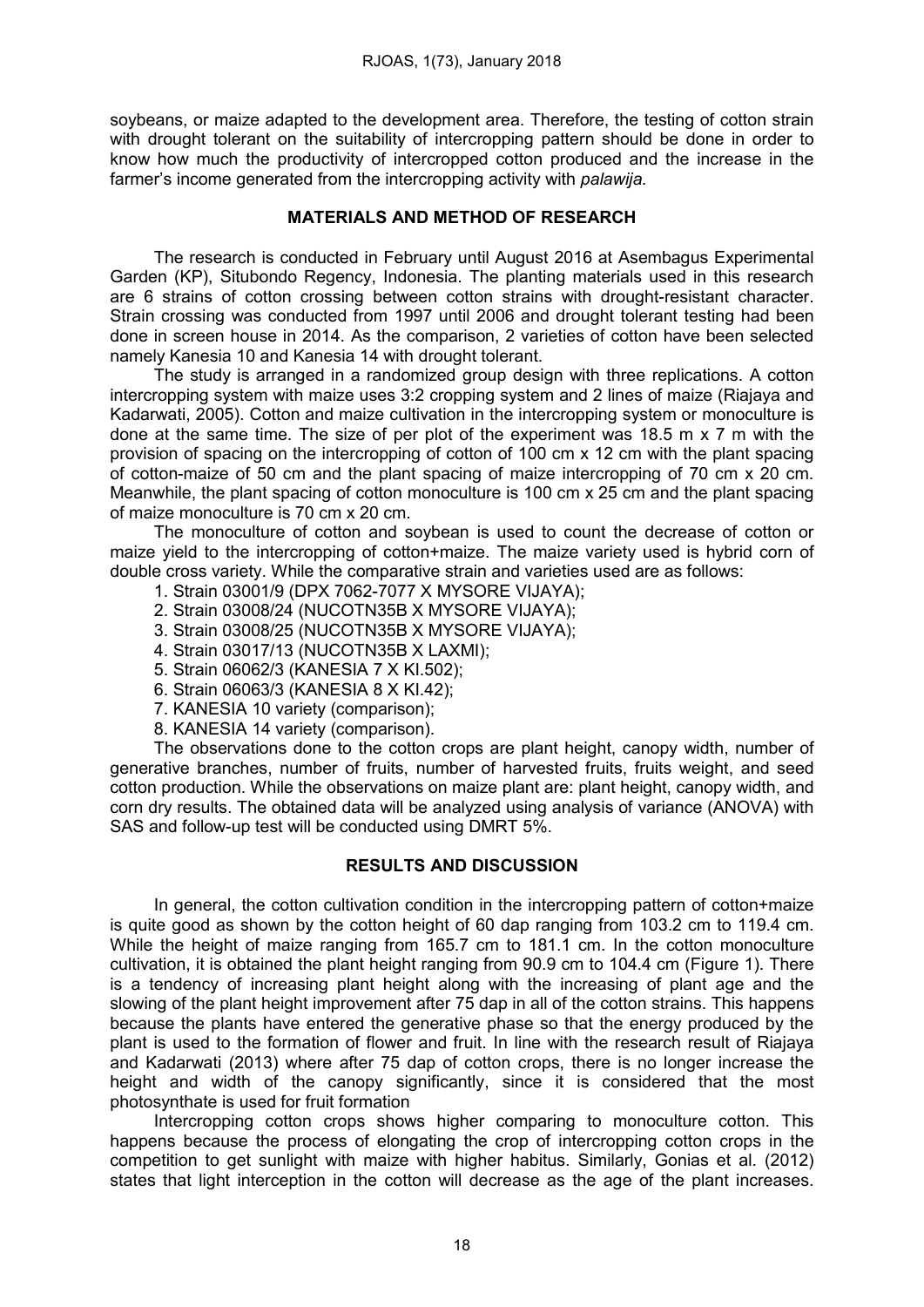Furthermore, in the intercropping condition, the light interception accepted by cotton at the early growth stage will decrease. Light deficiency in young plant causes stems etiolation or elongation. Shaded condition cases the plant to grow longer as the plant attempts to find and get the sunlight (Sundary and Wahyu, 2012 ; Dewi, 2014).



Figure 1 – Height of cotton crops at age 60-105 day after planting (dap)



Figure 2 – Canopy width of cotton crops at age 60-105 dap

The width of the canopy of cotton corps at the age of 60 dap to 105 dap shows relatively the same. In the intercropping cotton corps, it can be seen that the canopy width ranging from 63.5 cm to 116.5 cm and the monoculture cotton corps ranging from 71.9 cm to 113.3 cm. This suggests that 50 cm plant spacing between cotton and maize do not suppress the growth of the cotton corps canopy. The cotton canopy is still possible to grow sideways on the sidelines of the empty space between maize. Thus allowing the formation of higher flowers and fruits in intercropping cotton cultivation such as in monoculture cotton. The reduced canopy width and the number of the generative branches in the intercropping system resulting in a decrease in the number of fruits formed from 60 to 120 dap comparing to it monoculture (Riajaya and Kadarwati, 2013). The 6 new strains of the cotton and 2 comparative varieties (Kanesia 10 and 14) give up and side growth pattern during the growth phase (age 60 to 150 days) (Figure 1; Figure 2). This shows that the maize does not disturb the growth of all the experimented strains and varieties of the cotton. The reason is that all of the strains have normal type of leave and this has caused the early growth to be undisturbed and generally there will be an effect on the quality of the resulted fibers (Karademir et al, 2010; Safina et al., 2014).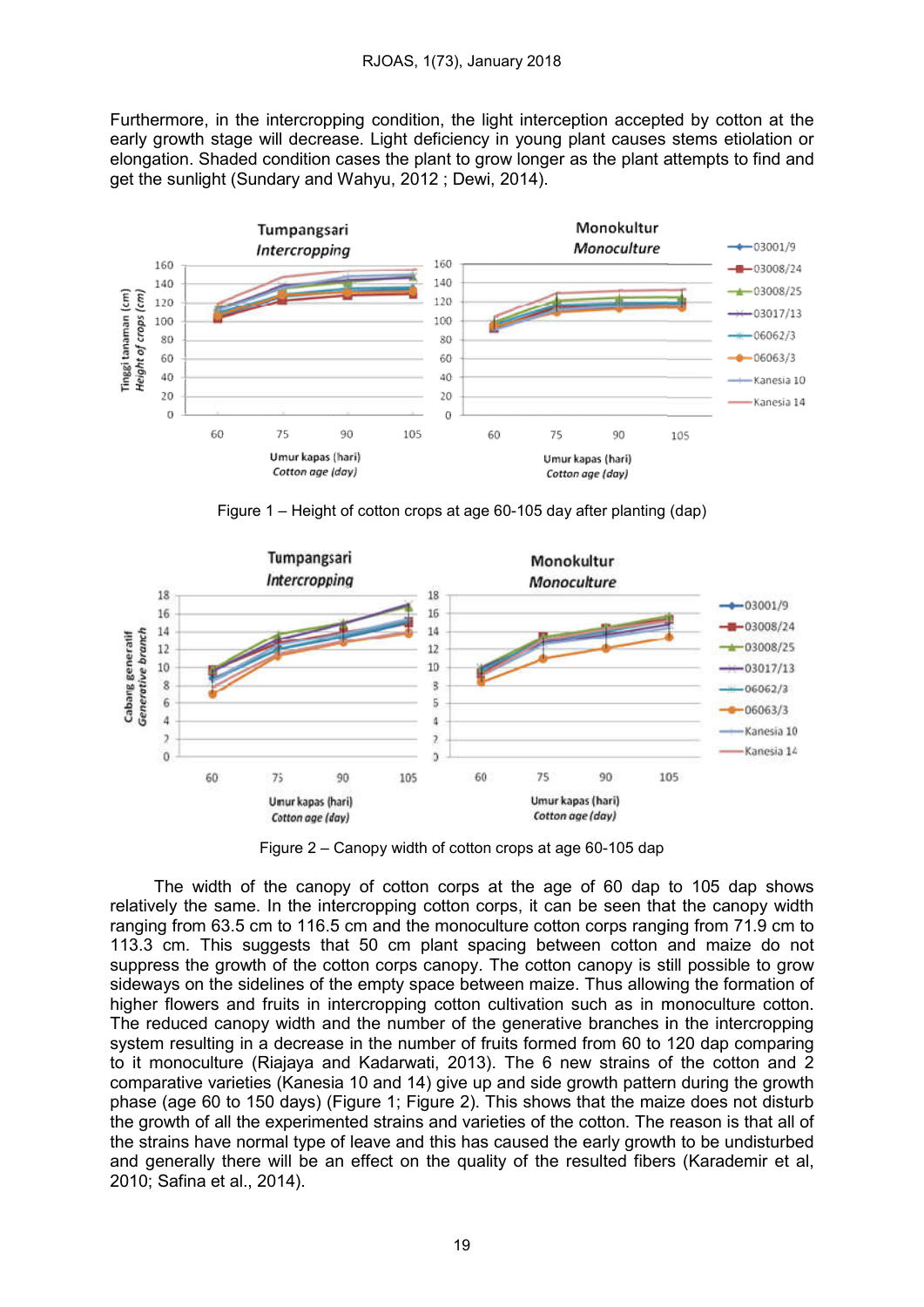

Figure 3 – The number of cotton generative branches at age 60-105 dap

At the age 60 dap, the generative branch of intercropping cotton has formed 7 to 9 branches while monoculture cotton will only form from 8 to 10 branches. There is an increase in the number of branches as the age of corps increase. The number of generative branches of the cotton is relatively good at the age of 105 dap both in intercropping or monoculture cotton. Although the range of the intercropping cotton is higher (13.9 – 17.0 branches) comparing to the monoculture cotton (13.3-15.7 branches). The growth pattern of the number of generative branches follows the pattern of the growth of corps height. The increase in the corps height is followed by the increase of the number of generative branches. The number of generative branches in the normal population ranges from 11.60 - 17.00 branch/plant (Riajaya et al., 2009; Riajaya and Kadarwati, 2013; Riajaya et al., 2009).

The number of fruit is one of the production components. In the intercropping cotton, there is a tendency of the increase in the number of fruits regularly started at the age 60 dap to 90 dap and then the number of fruits tend to stay and some were decreasing. Meanwhile, in the monoculture cotton, there is a tendency of the high improvement at the age of 60 dap to 75 dap and there is no significant increase in the number of fruits afterward (Figure 4). Zhang et al (2017) states that the dynamic of the cotton generative growth will be affected by the dynamic of the accepted temperature/heat and this will be different between monoculture cotton, intercropping cotton or relay planting. In addition, there is different nutrient absorption especially nitrogen between monoculture cotton, intercropping and relay planting (Zhang et al, 2008).



Figure 4 – The number of cotton fruit at age 60-105 dap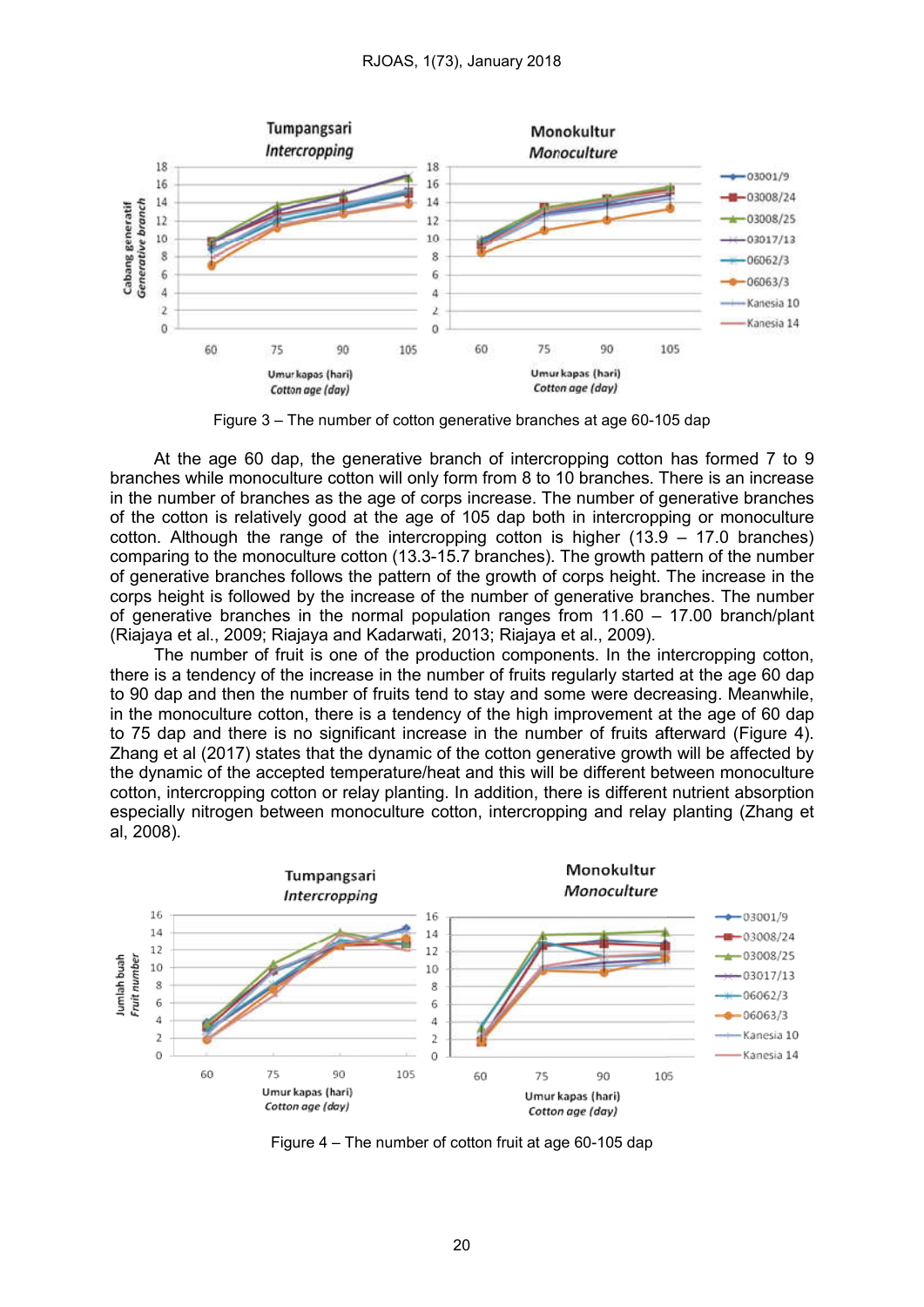The increase in the fruit formation of monoculture cotton after the age of 60 dap is quite higher comparing to intercropping cotton. This could happen due to the limited availability of groundwater so that the generative phase occurs quicker than the intercropping cotton which is still possible to grow upwards. At the monoculture cultivation, the water evaporation process in the groundwater is higher due to the canopy of the monoculture cotton which has not overlap between the corps. Thus, there is an open space that can cause the increase of groundwater evaporation. The presence of sandy soil with the low value of water holding capacity has increased the high of evaporation and percolation of groundwater. Lumbanraja (2012) states that water efficiency on the open ground is quite low, but it should be noted that groundwater evaporation does not happen only in the widely-open ground but also in every part of ground not covered by the leaves of the corp. This condition also increase the nutrient absorption in the intercropped plant (Blaise et al., 2005) resulting in high-quality formed fruits.

The component of cotton result consists of harvested fruit and the weight of the fruit. These two components will determine the last result of the cotton. In the experiment of the intercropping of cotton-maize, the number of harvested fruit ranges from 10.35-12.66 fruit/crop with the highest number of the fruit at the cotton strain 03017/13. Furthermore, in the monoculture ranges from 10.83-13.55 fruit/crop with the higher number of the fruit at the cotton strain 03008/25. Variance analysis in the number of the fruit of intercropping or monoculture experiments shows no actual difference (Table 1).

There is a tendency to decrease the number of harvested fruit. This shows that not all of fruits that are formed can be harvested because it is affected by environmental factors such as groundwater availability and the presence of rain before the harvest. This will cause the fruit fail to bloom. The condition which is too dry when the cotton corps is about to enter the flowering and fruit formation phase can cause the flowers and fruits to fall. An excessive amount of water can cause deficiency due to the disruption of the pollination process, the fall of young fruit and the destruction of ready to harvest cotton fibers (DEWI, 2014). The number of fruits formed from the lower branches to the upper branches is not all harvested, due to the physiological loss or pest attack (Riajaya and Kadarwati, 2013).

| No. | Strain     | Number of harvested fruits |             | Fruit weight (g)    |                   |
|-----|------------|----------------------------|-------------|---------------------|-------------------|
|     |            | Intercropping              | monoculture | Intercropping       | monoculture       |
|     | 03001/9    | 10.80a                     | 12.95a      | $4.04$ bc           | 4.49 ab           |
| 2   | 03008/24   | 11.76 a                    | 12.90a      | 4.17 abc            | $4.11$ ab         |
| 3   | 03008/25   | 11.10a                     | 13.55a      | 4.29ab              | 4.10 <sub>b</sub> |
| 4   | 03017/13   | 12.66a                     | 11.13a      | 4.05 <sub>b</sub> c | 4.17 ab           |
| 5   | 06062/3    | 10.35 a                    | 10.83 b     | 4.11 bc             | 4.45 ab           |
| 6   | 06063/3    | 11.40a                     | 10.96a      | 3.51c               | 3.86 <sub>b</sub> |
|     | Kanesia 10 | 12.36 a                    | 12.05a      | 4.86a               | 4.98 a            |
| 8   | Kanesia 14 | 10.95a                     | 11.36 a     | 4.33ab              | 4.16 ab           |
|     | KK (%)     | 11.03                      | 18.29       | 9.13                | 10.38             |

Table 1 – The Effect of intercropping cotton and maize on yield components

Note: numbers in the same column followed by the same letter are not significantly different with the DMRT 5% *test.*

In the intercropping cultivation, the weight of cotton fruits ranges from  $3.15$  g  $-4.86$  g while monoculture cotton ranges between  $3.86$  g  $-4.98$  g. The result of statistical analysis on the fruits weight parameter for intercropping cotton show that the comparison strain of Kanesia 10 and Kanesia 14 are not significantly different from strain 03008/24 and 03008/25 which means that they have higher cotton production potential comparing to other strains. Meanwhile in the statistical analysis in fruit weight for monoculture cotton show that the comparison strain is not significantly different from strain 03001/9, 03008/24, 03017/13, and 06062/3 (Table 1). There is no higher strain fruits weight comparing to the comparison strain of Kanesia 10, both in intercropping and monoculture. Khan And Khaliq (2004) conclude that cotton intercropping and palawija plan will give component result such as different number of fruits depending on it variety.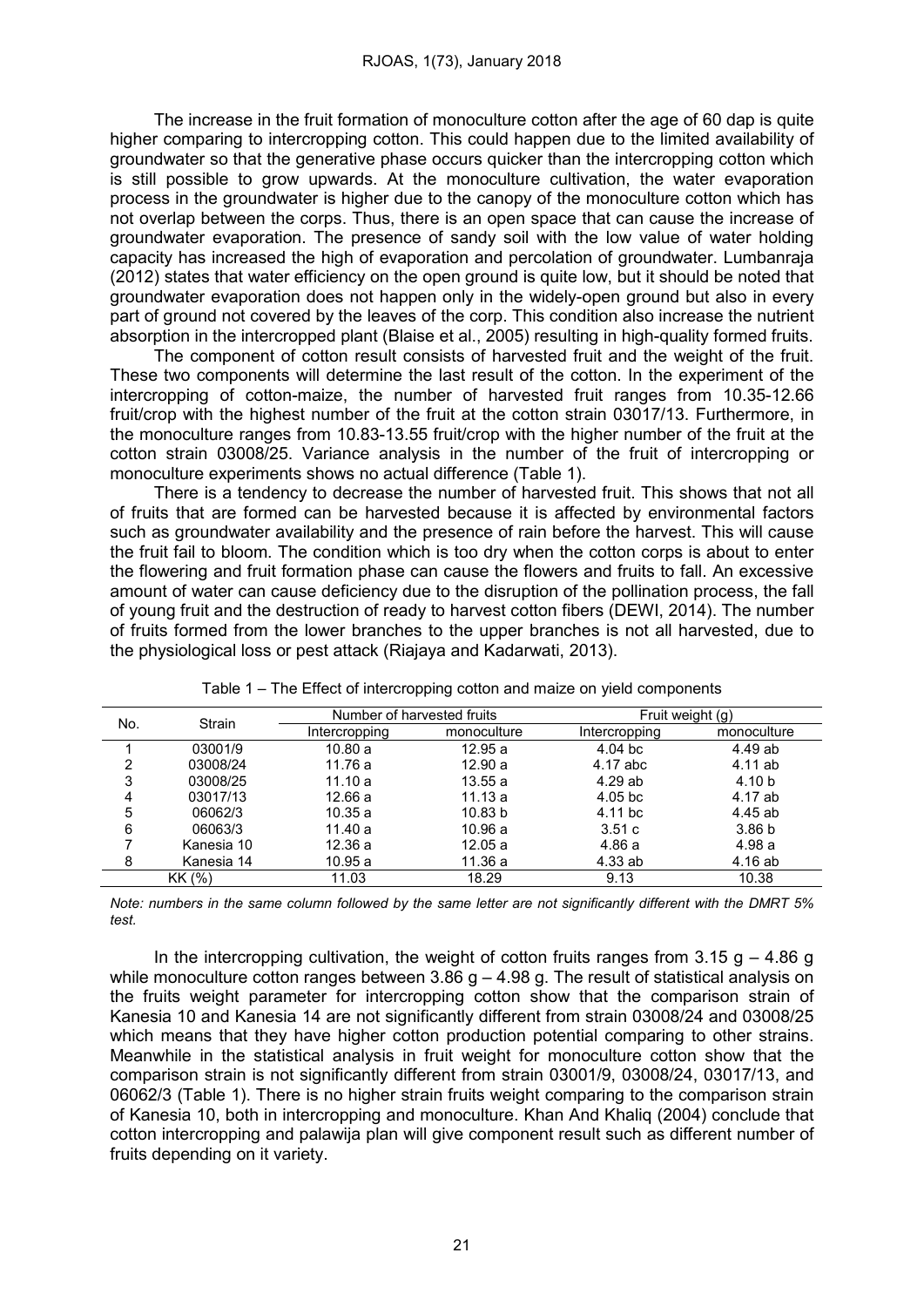The result of seed cotton in intercropping cotton+maize ranges from 1,682.88 kg/ha to 2470.01 kg/ha. This indicates the adoption 3:2 pattern corresponding to intercropping of cotton+maize. Appropriate cultivation density for prospect cotton strain is 3 lines of cotton and 2 lines of maize with the productivity level of 1,563.9 kg/ha and maize 3,840,7 kg/ ha (RIAJAYA and KADARWATI, 2005). The highest result of seed cotton in intercropping cultivation pattern is reached by the strain 03017/13 amounted to 2470.01 kg/ha with corn yield of 2,001.54 kg/ha. The result of statistical analysis shows that there is no significant difference in strain 03017/13, 03001/9, 03008/24, 03008/25, Kanesia 10 and Kanesia 14 (Table 2).

| No | <b>Strains</b> | Intercropping yield (kg/ha) |             | Cotton yield of<br>monoculture | (%)<br>Decreasing yield to<br>monoculture $(\%)$ |       | <b>NKL</b> |
|----|----------------|-----------------------------|-------------|--------------------------------|--------------------------------------------------|-------|------------|
|    |                | Cotton                      | Maize       | (kg/ha)                        | Cotton                                           | Maize |            |
|    | 03001/9        | 2082.88 abc                 | 1892.41 abc | 2399.20 ab                     | 13.18                                            | 41.83 | 1,48       |
| 2  | 03008/24       | 2329.72 ab                  | 2112.74 ab  | 2469.31 a                      | 5.65                                             | 35.06 | 1,60       |
| 3  | 03008/25       | 2282.36 ab                  | 1639.12 c   | 2596.03 a                      | 12.08                                            | 49.61 | 1,46       |
| 4  | 03017/13       | 2470.01 a                   | 2001.54 abc | 2412.96 ab                     | $-2.36$                                          | 38.47 | 1,68       |
| 5  | 06062/3        | 1936.16 bc                  | 2117.76 ab  | 2052.12 b                      | 5.65                                             | 34.90 | 1,86       |
| 6  | 06063/3        | 1682.88 c                   | 1747.23 bc  | 1786.77 b                      | 5.81                                             | 46.29 | 1,50       |
|    | Kanesia 10     | 2362.9 ab                   | 2001.54 abc | 2404.76 ab                     | 1.74                                             | 38.47 | 1,63       |
| 8  | Kanesia 14     | 2256.63 ab                  | 1936.68 abc | 2104.23 ab                     | $-7.24$                                          | 40.47 | 1,68       |
|    | KK (%)         | 11.24                       | 12.11       | 14.56                          |                                                  |       |            |

Table 2 – Components of cotton yield and intercropping production of cotton and maize

Note: numbers in the same column followed by the same letter are not significantly different with the DMRT 5% *test. NKL – value of land equality.*

The high yield of seed cotton strain 03017/13 is supported by the existence of the highest number of harvested fruits compared to other strains (Table 1). This shows that the strain 03017/13 is capable to maintain the harvested fruits due to the sunlight and water competition during intercropping condition. The decreasing number and weight of the fruits in the cotton are more due to the decreasing of the efficiency of light interception for photosynthesis and the decreasing of net assimilation rate (Bednarz et al., 2000). So the strain 03017/13 has a chance to be selected as a superior strain because it is able to adapt well to the intercropping condition. Szumigalski and Van Acker (2006) state that the efficiency of the Nitrogen absorption in the intercropping cotton is higher than monoculture cotton. Thus, the nutrient that is brought to the fruits will be higher resulting in bigger fruits in those strains.

Meanwhile, the highest yield of seed cotton in the monoculture cotton is obtained from strain 03008/25 amounted to 2596.03 kg/ha and the result of analysis of variance shows that there is no significant difference in the strain 03008/25, 03017/13, 03001/9, 03008/24, Kanesia 10 and Kanesia 14. The highest decrease value of intercropping seed cotton against the monoculture is 13.18% namely strain 03001/9. Furthermore, the highest decrease of intercropping maize yield against monoculture ranges from 34.90% to 49.61%. Intercropping is an agricultural cultivation by planting two or more crops on the same land and at the same time to increase production per unit of land (Hugar and Palled, 2008).

The average yield of monoculture seed cotton shows not many difference from the intercropping cotton yield that is equal to 102.72 kg/ha. It is suspected that experimental conditions with very high sand content (> 90%) and monoculture crops have a lot of open space in the early phase of cotton growth resulting in high evaporation, which suppresses the growth and development of cotton. In all cotton strains and the comparison, varieties have a Land Equivalent Ratio (LER) of more than 1 with the highest value of 1.86 in the strain 06062/3. Generally, LER value above 1 means the land used for intercropping is more efficient than monoculture (Riajaya and Kadarwati, 2014). The same result was found by Metwally et al. (2012) and Metwally et al (2015) on the Egyptian cotton where intercropping with the maize can give the result of NKL ranging between  $1.45 - 1.98$  comparing to monoculture cotton.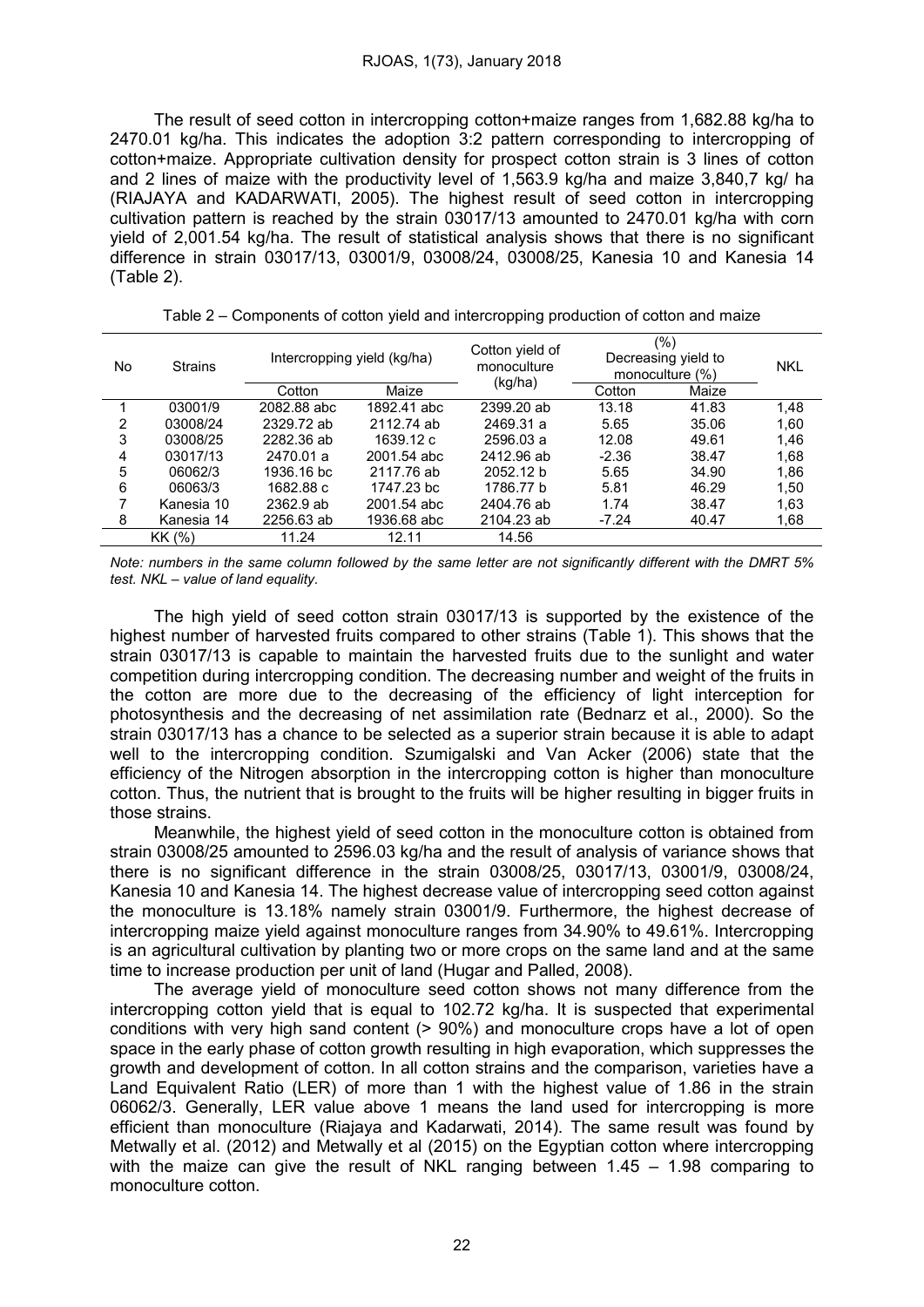The highest acceptance Price of intercropping of cotton+maize is obtained from strain 03017/13 with total acceptance of IDR 17,860,681 from cotton acceptance of IDR 11,856,048 and maize of IDR 6,004,633. While the second highest acceptance from stain 03008/24 with total acceptance of IDR 17,520,879 from the cotton acceptance of IDR 11,182,656 and corn of IDR 6,338,223. The results statistical analysis in the acceptance of intercropping cotton show no significant difference in the strains 03017/13, 03001/9, 03008/24, 03008/25, Kanesia 10 and Kanesia 14 while the acceptance of maize show no significant difference on 03017/13, 03001/9, 03008/24, Kanesia 10 and Kanesia 14 (Table 3).

|    | <b>Strains</b> |                               | Increasing of |               |               |                        |  |
|----|----------------|-------------------------------|---------------|---------------|---------------|------------------------|--|
| No |                | intercropping of cotton+maize |               |               | Cotton        | acceptance to          |  |
|    |                | Cotton                        | Maize         | Cotton+maize  | monoculture   | intercropping<br>(IDR) |  |
|    | 03001/9        | 9.997.824 abc                 | 5.677.220 abc | 15,675,044 ab | 11,516,160 ab | 4.158.884              |  |
| 2  | 03008/24       | 11.182.656 ab                 | 6.338.223 ab  | 17.520.879 a  | 11.852.688 a  | 5,668,191              |  |
| 3  | 03008/25       | 10.955.328 ab                 | 4.917.374 c   | 15.872.702 ab | 12.460.944 a  | 3.411.758              |  |
| 4  | 03017/13       | 11,856,048 a                  | 6,004,633 abc | 17,860,681 a  | 11,582,208 ab | 6,278,473              |  |
| 5  | 06062/3        | 9.293.568 bc                  | 6.353.281 ab  | 15,646,849 ab | 9,850,158 ab  | 5,796,691              |  |
| 6  | 06063/3        | 8.077.824 c                   | 5.241.698 bc  | 13.319.522 b  | 8,576,496 b   | 4,743,026              |  |
|    | K 10           | 11.342.064 ab                 | 6,004,633 abc | 17,346,697 a  | 11,542,848 ab | 5,803,849              |  |
| 8  | K 14           | 10,831,776 ab                 | 5,810,038 abc | 16,641,814 a  | 10,100,304 ab | 6,541,510              |  |
|    | KK (%)         | 11.24                         | 12.11         | 9.02          | 14.90         |                        |  |

Note: numbers in the same column followed by the same letter are not significantly different with the DMRT 5% *test. Cost of seed cotton is IDR 4,800/kg and maize is IDR 3,000/kg.*

The highest total acceptance of intercropping cotton+maize above the comparison (kanesia 10 and kanesia 14) is obtained from the strain 03017/13 and 03008/24 amounted to IDR 17,860,681 and IDR 17,520,879. Where the result of the analysis of variance of the strain shows no significant difference with the comparison cotton Kanesia 10 and Kanesia 14 (Table 3), with the increased value of acceptance comparing to monoculture amounted to IDR 6.278.473 and IDR 5.668.191. Thus, the strain 03017/13 and 03008/24 are the prospect cotton strain of drought tolerant with high suitability in intercropping pattern with maize.

### **CONCLUSION**

The prospect cotton strain with high suitability, when intercropped with maize, is 03017/13 and 03008/24 with the highest acceptance of IDR 17,860,681 and IDR 17,520,879 so that the increase of acceptance compared to monoculture amounted to IDR 6,278,473 and IDR 5,668,191. The high acceptance is obtained from the production of seed cotton amounted to 2,470.01 kg/ha and 2,329.2 kg/ha, maize production amounted to 2,001.54 kg/ha and 2,112.74 kg/ha with Land Equivalent Ratio of 1.68 and 1.60. High cotton productivity is supported by the production component in the form of harvested fruits amounted to 12.66 and 11.76 fruit/plant and fruits weight of 4.05 and 4.17 g/fruit.

#### ACKNOWLEDGEMENTS

The author would like to thank all of the parties who have assisted the author in this research, especially Mr. Rifai'i as the head of KP. Asembagus and Mr. Sukarjo as the KP technician. Asembagus has assisted the author in conducting the research and observation.

#### **REFERENCES**

1. Basuki, T., M. Sahid, dan P.W. Yeyen. 2007. Pengembangan kapas di Indonesia dan permasalahannya. Prosiding Lokakarya Nasional Kapas dan Rami. Balai Penelitian Tanaman Pemanis dan Serat. Malang. Hal. 142-146.